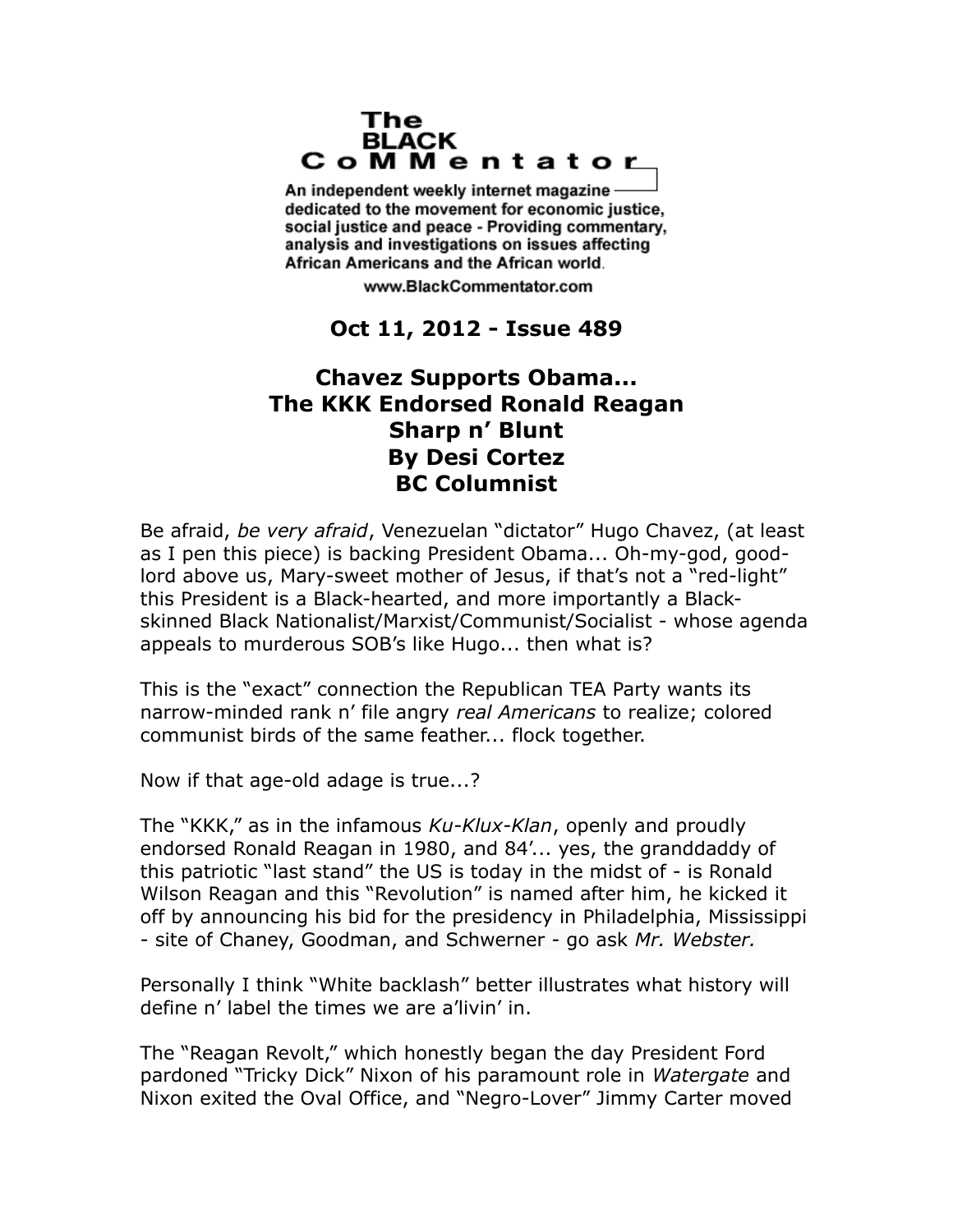into the White House - this present-day "movement " to "take-back" their country began in earnest.

Reagan was both endorsed by and supported by the Klan, go check the stone tablets. His agenda, his plan, his words and proposed deeds were backed by the KKK, and here we are still today, 2012, and if you go to their official Confederate-flag-waving Klan site... you'll not surprisingly find they've endorsed the Republican Party.

Now dig this my friends... *and enemies,* the Klan backs the Republican Party, not the individual, *but the party,* i.e., the party platform - its ideas, values and beliefs, what the GOP stands for... that's what the Klan supports.

Golly, what's that say about the Republican Party?

The Klan, *one would think,* would find a political party such as the Republicans as being too - inclusive, not racist enough for their racist taste, but no... the KKK backs the GOP. Not the Libertarian ticket, not a litany of other fringe-candidates Well, if that fails to send a clear, direct, deliberate message to Blacks and Latinos... then what does?

Don't delude yourself; the Klan obviously understands the "the Right" in this nation is not too far from being a '4th Reich," with whom they can work and do business. A motivating and mobilizing tool for "Real Americans" to utilize in "taking back their nation..."

*Malcolm X* tried to enlighten Black folks a half century ago. *Well, I am one who doesn't believe in deluding myself. I'm not going to sit at your table and watch you eat, with nothing on my plate, and call myself a diner. Sitting at the table doesn't make you a diner, unless you eat some of what's on that plate. Being here in America doesn't make you an American. Being born here in America doesn't make you an American. Why, if birth made you American, you wouldn't need any legislation; you wouldn't need any amendments to the Constitution; you wouldn't be faced with civil-rights filibustering in Washington, D.C., right now. They don't have to pass civil-rights legislation to make a Polack an American.*

Sharp n' blunt... no?

If you n' I were an American... you wouldn't be faced with civil-rights filler-busting in Washington DC ... right now.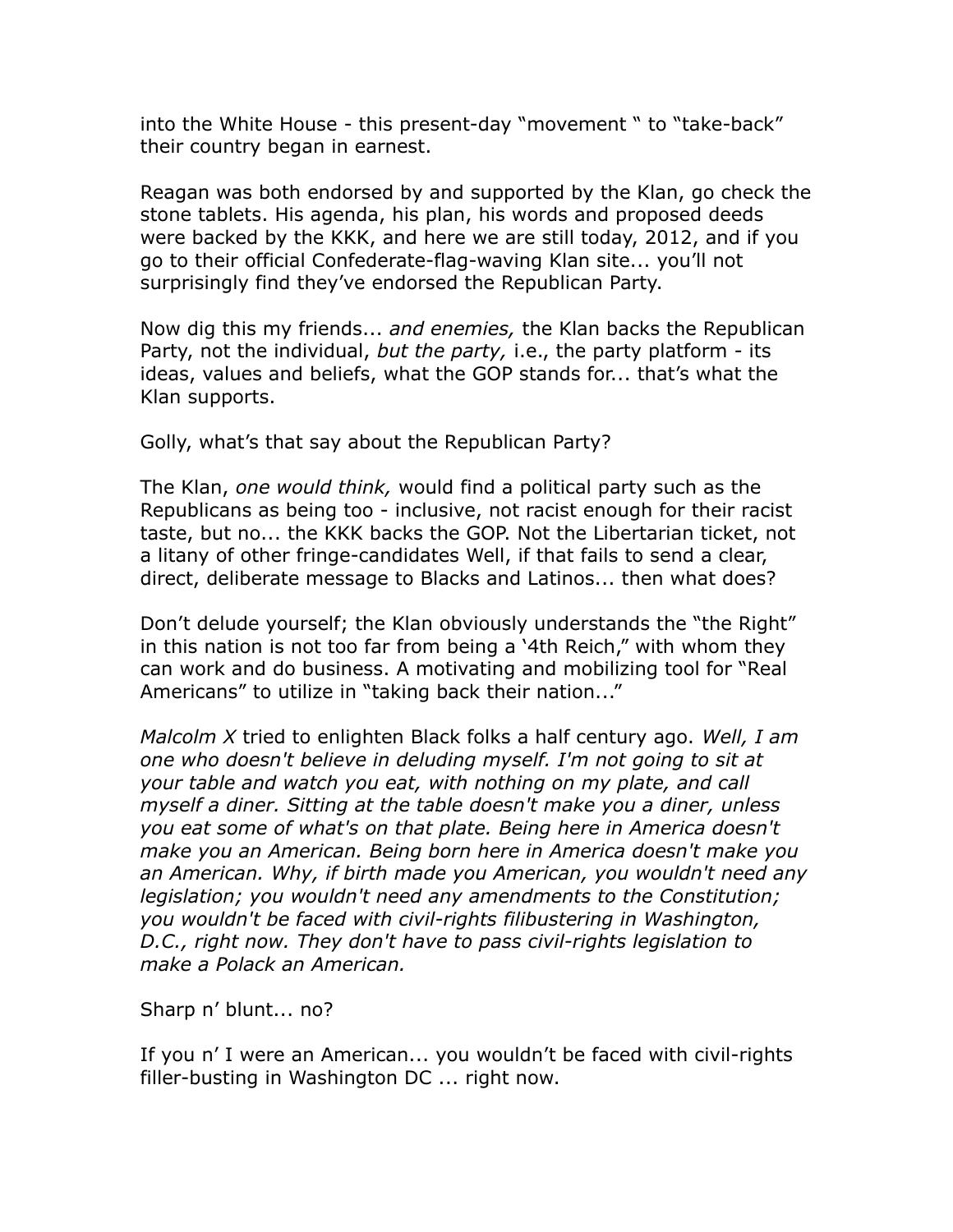Well goddamn, what-do-you know, here we all sits, a good decade into the next century - the 21st century , and we, as Black folks are still confronted with civil-rights filler-busting in Washington DC.

Please, I need some of you moderate Blacks to rationalize that reality.

You delusional with Kumbaya fever Black people, with your BA and MBA and Military service, the fact you've been married for 22 years, to the same women, with two kids in college, and you've never been arrested, never been on the welfare rolls... you're still nothing more than a lowly "nigger" in the minds of most Republicans - unless you see the world, as GOP talking head Ann Coulter said, *like their*  buffoonish House negroes do - Herman Cain, Walter Williams , Rev Jesse Peterson or Star Parker.

Think about those studies that indicate most White people would rather hire a White convict with a high school diploma over a Black women with a PhD and no criminal record…

No wait, hang-on, just yesterday two good ole' boys, Rep. Jon Hubbard of Jonesboro and House candidate Charlie Fuqua of Batesville, both Republican state representatives, were proudly defending their beliefs - one that slavery was a "blessing in disguise" and the other a Republican state House candidate who advocates deporting all Muslims.

It seems, call me nutty, but the only folks walkin' 'round talkin' 'bout "skin-color don't matter," be us, we naive Black folks, who so desperately seek to accommodate and assimilate into mainstream US society, which apparently does not like us.

How dare anyone conclude Obama is an enemy of the US, if they too don't calculate the Republican TEA Party is the sworn enemy of Afro-Americans. These "patriots" stand against inclusion, diversity and equality. Instead, they've embraced the racist, sexist and elitist mindset of Ronald "666" Ray-Gun.

What Reagan sought to do was return the US to the good ole'/dark days when darkies like myself didn't leave my assigned part of town but to only shine White folks' shoes. Just as Latinos and Asians only cut grass and cleaned clothes, while women were seen, and hardly ever heard. Reagan deliberately attacked organized labor, ridiculed the everyday working American, tried to round the corners of the New Deal and dismantle the foundation of the Great Society.